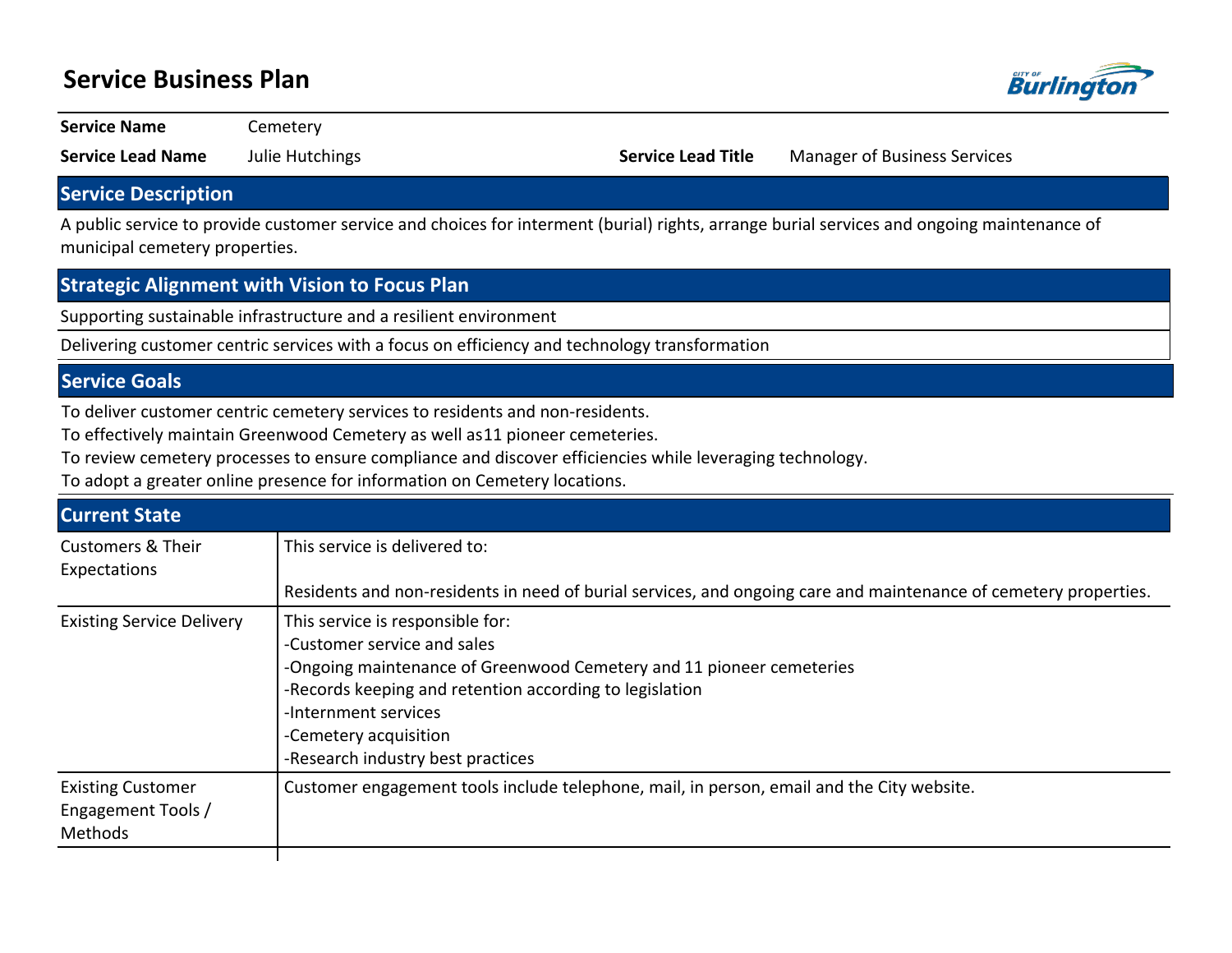| Is this Service Provincially<br>Legislated?                         | Yes Funeral, Burial and Cremation Services Act                                                                                                                                                                                                                                                                                                                                          |  |  |  |  |  |
|---------------------------------------------------------------------|-----------------------------------------------------------------------------------------------------------------------------------------------------------------------------------------------------------------------------------------------------------------------------------------------------------------------------------------------------------------------------------------|--|--|--|--|--|
| For this Service are there<br><b>Approved Service</b><br>Standards? | In accordance with Bereavement Authority of Ontario and Ministry of Consumer Services<br>Yes                                                                                                                                                                                                                                                                                            |  |  |  |  |  |
| <b>Programs</b>                                                     |                                                                                                                                                                                                                                                                                                                                                                                         |  |  |  |  |  |
| <b>Customer Service and Sales</b>                                   | Assist customers by:<br>• providing a description and explanation of services, including available options and costs related to burial of<br>remains<br>• researching and answering inquiries related to searches for buried individuals<br>• providing quotes and completing sales transactions<br>• ensuring accurate and full record keeping associated with legislated requirements |  |  |  |  |  |
| <b>Interment Services</b>                                           | Prepare grounds or area and receive and bury remains, in accordance with legislated requirements.                                                                                                                                                                                                                                                                                       |  |  |  |  |  |
| <b>Grounds Maintenance</b>                                          | Property maintenance, including:<br>• grass cutting<br>• flower bed, tree and shrub care<br>• waste removal<br>• irrigation<br>• ground repairs<br>• monument base preparation and repairs<br>• snow removal                                                                                                                                                                            |  |  |  |  |  |
|                                                                     | As legislated by Funeral, Burial and Cremation Services Act.                                                                                                                                                                                                                                                                                                                            |  |  |  |  |  |

## **Recent Continuous Improvement Initiatives**

In 2019, efforts have begun to undergo monument repair and maintenance at Greenwood Cemetery and the 11 pioneer cemeteries maintained by the City. New sigange has been added to the Cemeteries with the contact information should residents have a cemetery related enquiry. Also in 2019, technology was leveraged for improved tracking of burial locations.

# **Environmental Considerations**

To assist with preserving the tree canopy, all trees at Greenwood cemetery will be inspected and assessed for health.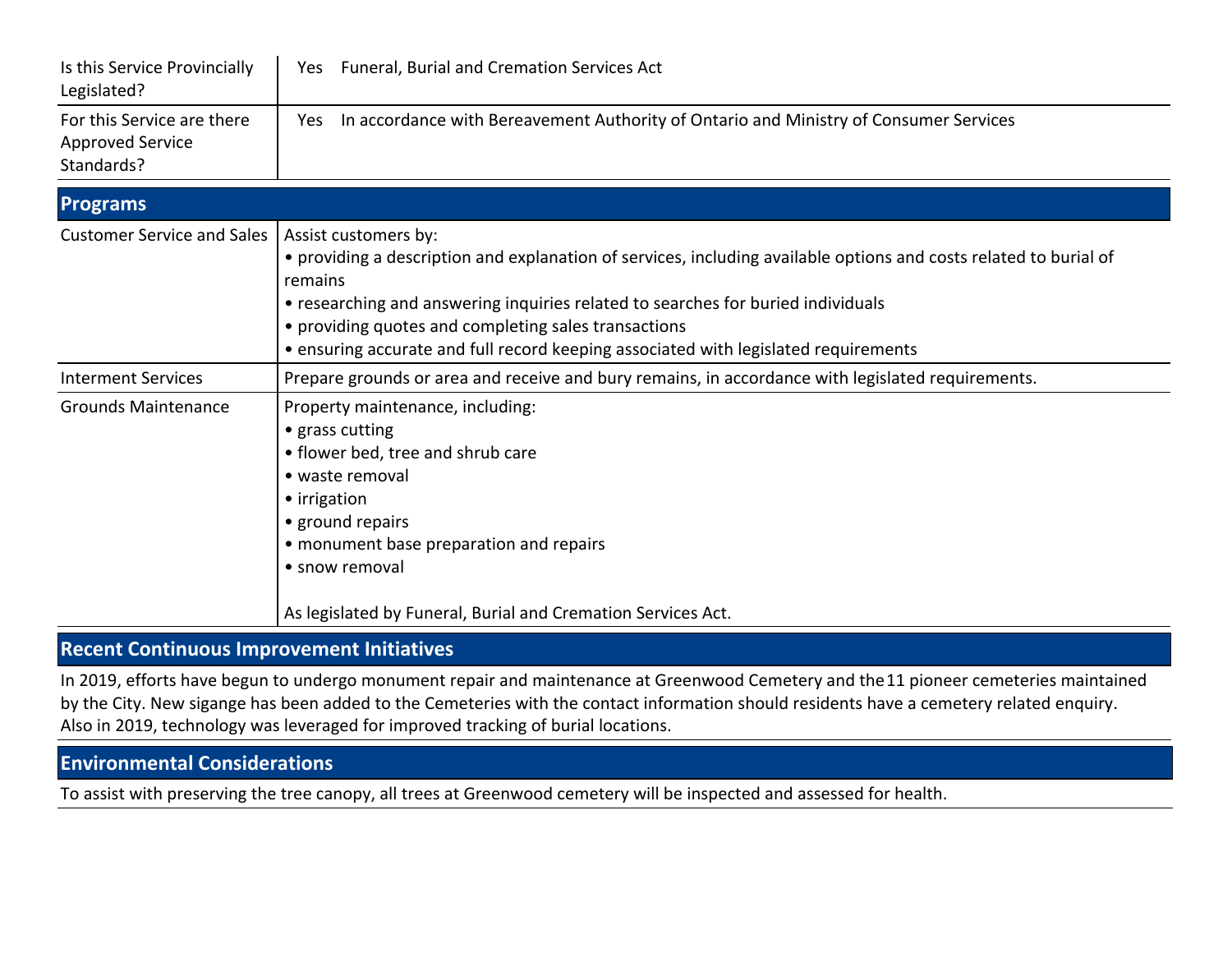| <b>Emerging Opportunities and Anticipated Risks</b>                                                                                          |                                                                                                                                                                                                                                                                                                                                                                                                                                                                                                                                              |                          |  |  |  |
|----------------------------------------------------------------------------------------------------------------------------------------------|----------------------------------------------------------------------------------------------------------------------------------------------------------------------------------------------------------------------------------------------------------------------------------------------------------------------------------------------------------------------------------------------------------------------------------------------------------------------------------------------------------------------------------------------|--------------------------|--|--|--|
| <b>Emerging Opportunities</b>                                                                                                                | Use of technology to improve customer service, including:<br>- Website improvements to provide easily accessible and clear information on cemetery locations, contact<br>information, rates and fees.<br>- Investigate opportunities for additional features in the original grounds as well as ways to better promote<br>availability of cemetery locations, contact information and rates and fees.<br>- Conduct condition assessments of all City maintained cemeteries; allowing for more pro-active budgeting and asset<br>replacement. |                          |  |  |  |
| <b>Anticipated Risks</b>                                                                                                                     | Climate change may affect required maintenance and aesthetics of the cemetery properties.<br>As the City adds additional cemeteries to its inventory for care and maintenance, without adequate resources, it will<br>become challenging to sustain maintenance standards.                                                                                                                                                                                                                                                                   |                          |  |  |  |
| <b>Enterprise Risk</b><br>Considerations                                                                                                     | Capacity and Volume of Work - Work Plans, Projects, Technology Changes                                                                                                                                                                                                                                                                                                                                                                                                                                                                       |                          |  |  |  |
| <b>Service Initiatives</b>                                                                                                                   |                                                                                                                                                                                                                                                                                                                                                                                                                                                                                                                                              | <b>Target Completion</b> |  |  |  |
| Enhance the online presence for Cemetery including a story board map for genealogy searches.                                                 | <b>Nov 2020</b>                                                                                                                                                                                                                                                                                                                                                                                                                                                                                                                              |                          |  |  |  |
| Based on condition assessments of pioneer cemeteries, develop a phased approach based on risk to address<br>monument repair and maintenance. |                                                                                                                                                                                                                                                                                                                                                                                                                                                                                                                                              | Jun 2020                 |  |  |  |
| Complete a business process review for Cemetery acquisition.                                                                                 | Dec 2020                                                                                                                                                                                                                                                                                                                                                                                                                                                                                                                                     |                          |  |  |  |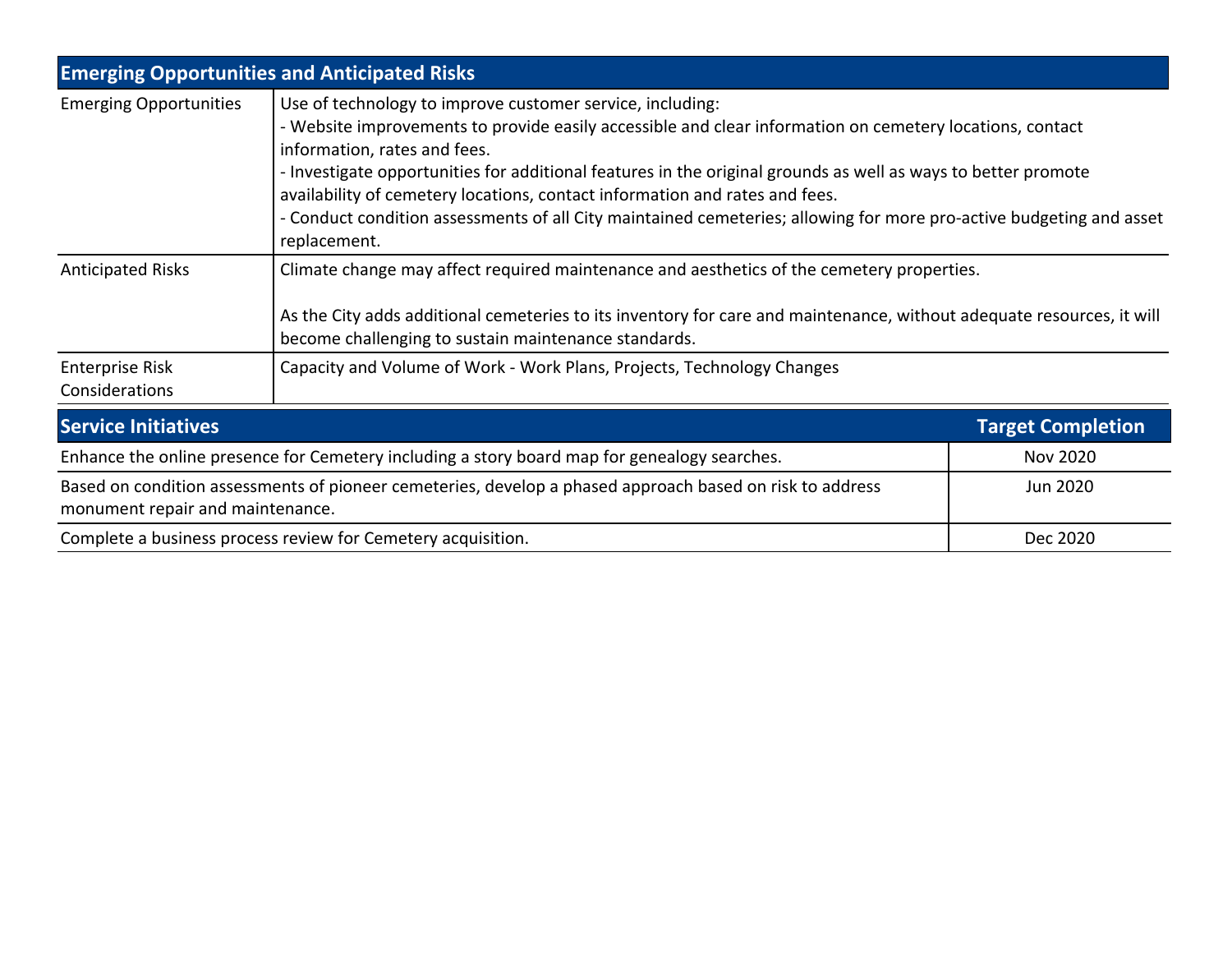# **MEASURING SUCCESS**

#### **How much did we do?**

| <b>Performance</b>       | 2015   | 2016   | 2017   | 2018   | 2019            | 2020            | 2021            | 2022            |
|--------------------------|--------|--------|--------|--------|-----------------|-----------------|-----------------|-----------------|
| <b>Measurement</b>       | Actual | Actual | Actual | Actual | <b>Forecast</b> | <b>Forecast</b> | <b>Forecast</b> | <b>Forecast</b> |
| <b>Plots/niches sold</b> | 87     | 121    | 77     | 71     | 75              | 75              | 90              | 80              |
| Interment services       | 149    | 165    | 138    | 132    | 135             | 135             | 138             | 140             |
| Customer inquiries       | 876    | 1,000  | 1,000  | 1,000  | 1,000           | 900             | 800             | 800             |

#### **How well did we do it?**

| Performance<br><b>Measurement</b> |                                                                                        | Cost per hectare to operate & maintain cemetery property                                                                                                                                                                                                                                                                                                                  |                      |                      |                      |                      |                      |          |
|-----------------------------------|----------------------------------------------------------------------------------------|---------------------------------------------------------------------------------------------------------------------------------------------------------------------------------------------------------------------------------------------------------------------------------------------------------------------------------------------------------------------------|----------------------|----------------------|----------------------|----------------------|----------------------|----------|
| Story behind the data             |                                                                                        | The cemetery net operating cost is slowly increasing as a result of additional cemeteries being<br>acquired by the City and, as such, additional expenses being incured. In addition, trends<br>illustrate that sales have levelled off since the opening of the new section and we estimate that<br>they will increase again in 5-10 years as trees mature in this area. |                      |                      |                      |                      |                      |          |
|                                   |                                                                                        | Cost per hectare to operate & maintain cemetery property                                                                                                                                                                                                                                                                                                                  |                      |                      |                      |                      |                      |          |
| \$50,000                          |                                                                                        |                                                                                                                                                                                                                                                                                                                                                                           |                      | \$37,253             | \$38,629             | \$39,594             | \$40,584             | \$41,599 |
| \$40,000<br>\$30,000              | \$31,042<br>\$26,623                                                                   | \$33,821                                                                                                                                                                                                                                                                                                                                                                  | \$34,987<br>\$28,056 |                      |                      |                      |                      | \$30,812 |
| \$20,000                          |                                                                                        | \$32,385                                                                                                                                                                                                                                                                                                                                                                  |                      | \$23,674<br>\$13,580 | \$28,612<br>\$10,016 | \$29,327<br>\$10,267 | \$30,061<br>\$10,524 | \$10,787 |
| \$10,000<br>\$0                   | \$4,416                                                                                | $-51,436$                                                                                                                                                                                                                                                                                                                                                                 | \$6,932              |                      |                      |                      |                      |          |
| $-$10,000$                        | 2015                                                                                   | 2016                                                                                                                                                                                                                                                                                                                                                                      | 2017                 | 2018                 | 2019                 | 2020                 | 2021                 | 2022     |
|                                   | <b>-</b> Operating cost per hectare<br>Revenue per hectare<br>-Expenditure per hectare |                                                                                                                                                                                                                                                                                                                                                                           |                      |                      |                      |                      |                      |          |